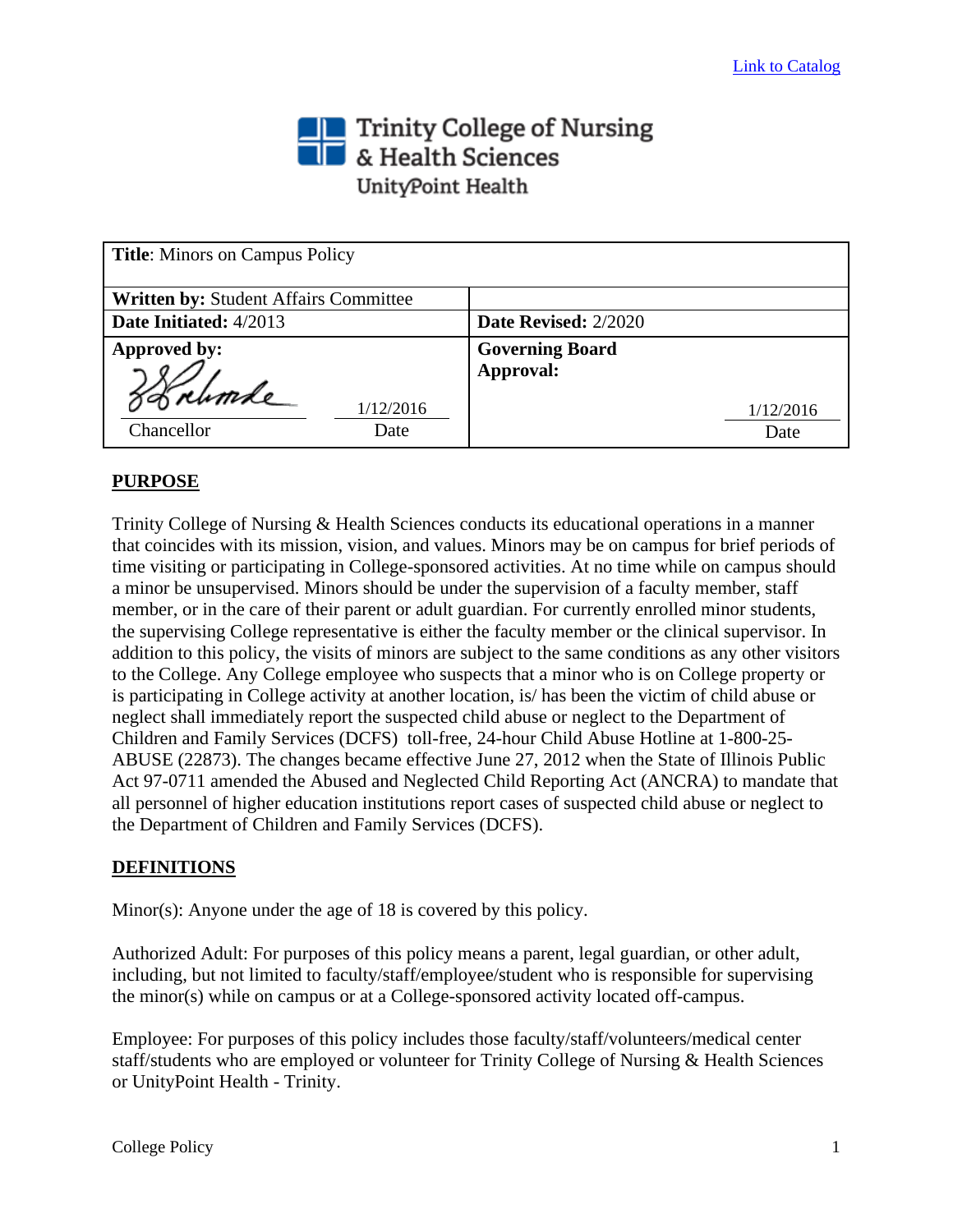# **POLICY**

- 1. Minors must be supervised by an "Authorized Adult" at all times while on the grounds of Trinity College of Nursing & Health Sciences or while participating in an activity located off-campus.
- 2. Minors are permitted in the general areas of the College and in other areas as permitted by the faculty/staff of the College.
- 3. Even when accompanied by an "Authorized Adult," pre-school age minors not participating in a College-sponsored program on college property, or an official activity in an off-campus location are prohibited from the learning laboratories, and other areas where significant potential safety hazards may exist.
- 4. Minors and Authorized Adults who do not meet the College Standards of Behavior will be asked to leave the College.
- 5. Minors are not permitted in the classroom while classes are in session unless permission is granted in advance from the faculty member. If the minor becomes disruptive, the Authorized Adult and minor will be asked to leave the classroom. At no time is a minor permitted in the clinical area with an Authorized Adult who is completing curricular requirements. Enrolled students are under the supervision of their clinical supervisor and may be in the clinical area; however, if a student violates the College Standards of Behavior he/she will be subject to disciplinary action and may be withdrawn from the course.
- 6. Any College employee or student in the clinical area is required by Iowa and Illinois law to be a mandatory reporter of child abuse.

## **PROCEDURES**

Trinity College of Nursing & Health Sciences is strongly committed to providing a safe and secure environment for children. The following procedures should be taken when children are scheduled to be on campus.

Faculty/Staff/Employees/Students of the College or UnityPoint Health - Trinity must notify the Director of Student Services and External Relations at least 14 days prior to the scheduled activity when minors will be on campus or in a college-related activity located off-campus.

### **Reporting suspected child abuse or neglect**

If a College employee or volunteer reasonably suspects or observes signs of child abuse or neglect, he/she should immediately do the following, (and must do the following if a mandated reporter):

- 1. As required by state law, report cases of suspected child abuse or neglect to the Department of Children and Family Services (DCFS) to the toll-free 24-hour Child Abuse Hotline at 1-800-ABUSE (22873).
- 2. Written Confirmation must be sent to DCFS within 48 hours of the call: DCFS 406 East Monroe Street